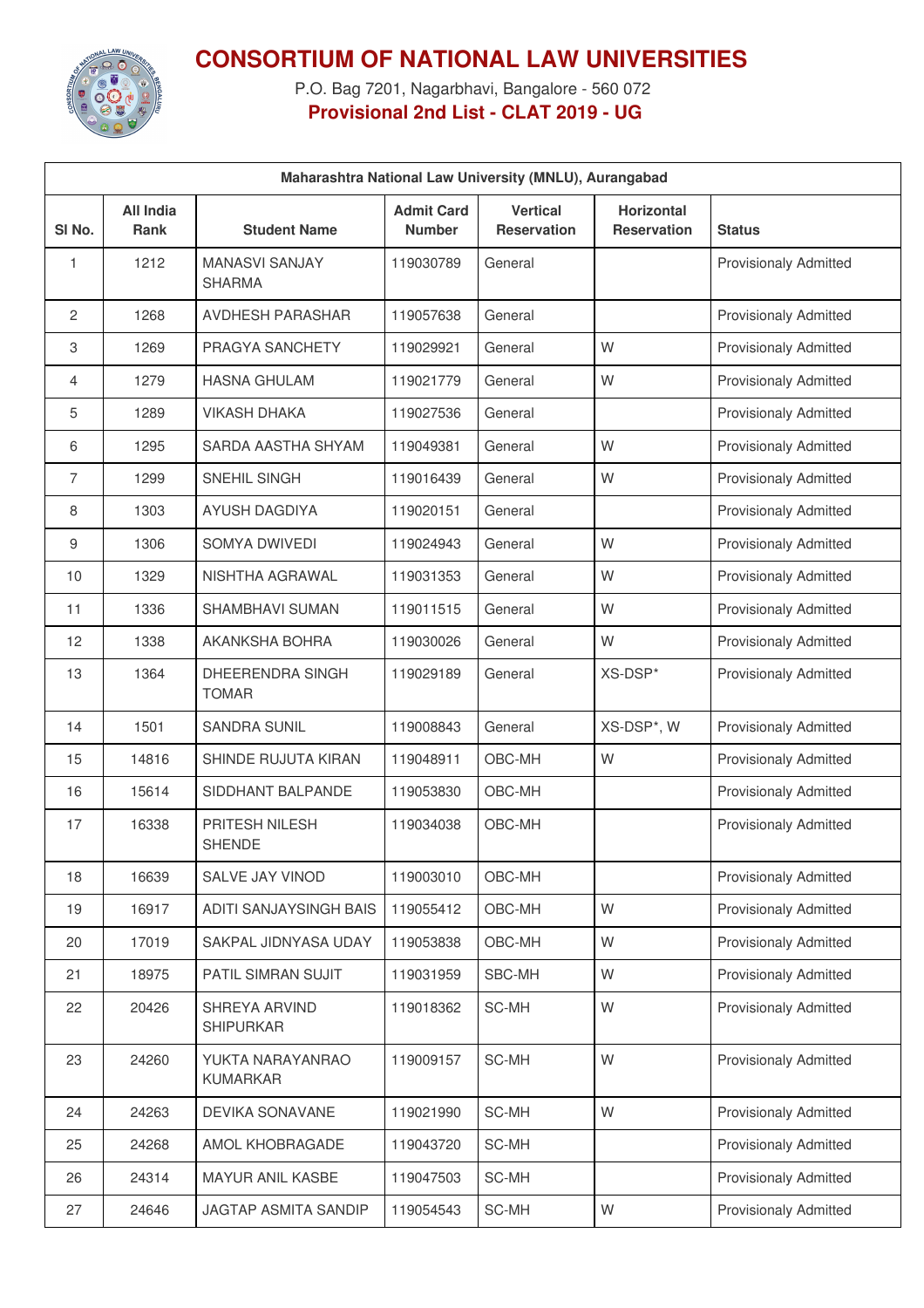| Maharashtra National Law University (MNLU), Aurangabad |                   |                                            |                                    |                                       |                                         |                              |
|--------------------------------------------------------|-------------------|--------------------------------------------|------------------------------------|---------------------------------------|-----------------------------------------|------------------------------|
| SI No.                                                 | All India<br>Rank | <b>Student Name</b>                        | <b>Admit Card</b><br><b>Number</b> | <b>Vertical</b><br><b>Reservation</b> | <b>Horizontal</b><br><b>Reservation</b> | <b>Status</b>                |
| 28                                                     | 34870             | <b>MISAL VAIBHAV</b><br><b>RAMDDAS</b>     | 119035643                          | NTD-MH                                |                                         | <b>Provisionaly Admitted</b> |
| 29                                                     | 48361             | PHATANGARE SAHIL<br><b>BHAUSAHEB</b>       | 119057335                          | General                               | PWD-MH*                                 | <b>Provisionaly Admitted</b> |
| 30                                                     | 48634             | <b>AUSTIN DENNIS</b>                       | 119021999                          | General                               | PWD-MH*                                 | <b>Provisionaly Admitted</b> |
| 31                                                     | 51005             | <b>ABHISHEK ANIL</b><br><b>SURYAWANSHI</b> | 119063917                          | ST-MH                                 |                                         | <b>Provisionaly Admitted</b> |
| 32                                                     | 52175             | <b>NIYATI SUNIL RAUT</b>                   | 119067342                          | DJA-MH                                | W                                       | <b>Provisionaly Admitted</b> |
| 33                                                     | 52281             | <b>JAY RATHOD</b>                          | 119073785                          | DJA-MH                                |                                         | <b>Provisionaly Admitted</b> |
| 34                                                     | 53549             | AJAY SHIVAJI SHINDE                        | 119055497                          | ST-MH                                 |                                         | <b>Provisionaly Admitted</b> |

**Note: 10 seats will be allotted later**

## **Status of provisionally admitted students in the first list - UG**

| Maharashtra National Law University (MNLU), Aurangabad |                          |                                      |                                    |                                       |                                         |                    |
|--------------------------------------------------------|--------------------------|--------------------------------------|------------------------------------|---------------------------------------|-----------------------------------------|--------------------|
| SI <sub>No.</sub>                                      | <b>All India</b><br>Rank | <b>Student Name</b>                  | <b>Admit Card</b><br><b>Number</b> | <b>Vertical</b><br><b>Reservation</b> | <b>Horizontal</b><br><b>Reservation</b> | <b>Status</b>      |
| $\mathbf{1}$                                           | 710                      | <b>MANASVITA TEJSI</b>               | 119001958                          | General                               | W                                       | Sought Upgradation |
| 2                                                      | 828                      | <b>RATNESH DIXIT</b>                 | 119029478                          | General                               |                                         | Vacant             |
| 3                                                      | 892                      | <b>KHUSHI DUA</b>                    | 119026596                          | General                               | W                                       | Vacant             |
| 4                                                      | 1082                     | <b>DIVYA ISSARANI</b>                | 119031985                          | General                               | W                                       | Vacant             |
| 5                                                      | 1097                     | PRIYANSHU JAIN                       | 119044413                          | General                               |                                         | Vacant             |
| 6                                                      | 1101                     | AKSHAT AGGARWAL                      | 119032183                          | General                               |                                         | Vacant             |
| $\overline{7}$                                         | 1106                     | <b>JALAJ BANGAR</b>                  | 119071384                          | General                               |                                         | <b>Vacant</b>      |
| 8                                                      | 1127                     | SATYAM SRIVASTAVA                    | 119040326                          | General                               |                                         | Vacant             |
| 9                                                      | 1133                     | SAMRATH KAUR KALSI                   | 119030994                          | General                               | W                                       | Vacant             |
| 10                                                     | 1144                     | <b>NANDINI JAIN</b>                  | 119031744                          | General                               | W                                       | Sought Upgradation |
| 11                                                     | 1145                     | <b>VISHAL DUBEY</b>                  | 119049433                          | General                               |                                         | Vacant             |
| 12                                                     | 1151                     | <b>DAMINI RATHORE</b>                | 119035706                          | General                               | W                                       | Vacant             |
| 13                                                     | 1158                     | <b>VENKATESH PANDEY</b>              | 119018835                          | General                               |                                         | Vacant             |
| 14                                                     | 1167                     | ANIRUDH WADHWANI                     | 119015931                          | General                               |                                         | Vacant             |
| 15                                                     | 1202                     | SINGH ASHUTOSH RAM<br><b>MANOHAR</b> | 119018015                          | General                               | XS-DSP*                                 | Vacant             |
| 16                                                     | 1352                     | <b>AMANDEEP MALIK</b>                | 119009614                          | General                               | XS-DSP*                                 | Vacant             |
| 17                                                     | 8274                     | <b>VISHWESH KHEMNAR</b>              | 119030045                          | OBC-MH                                |                                         | Vacant             |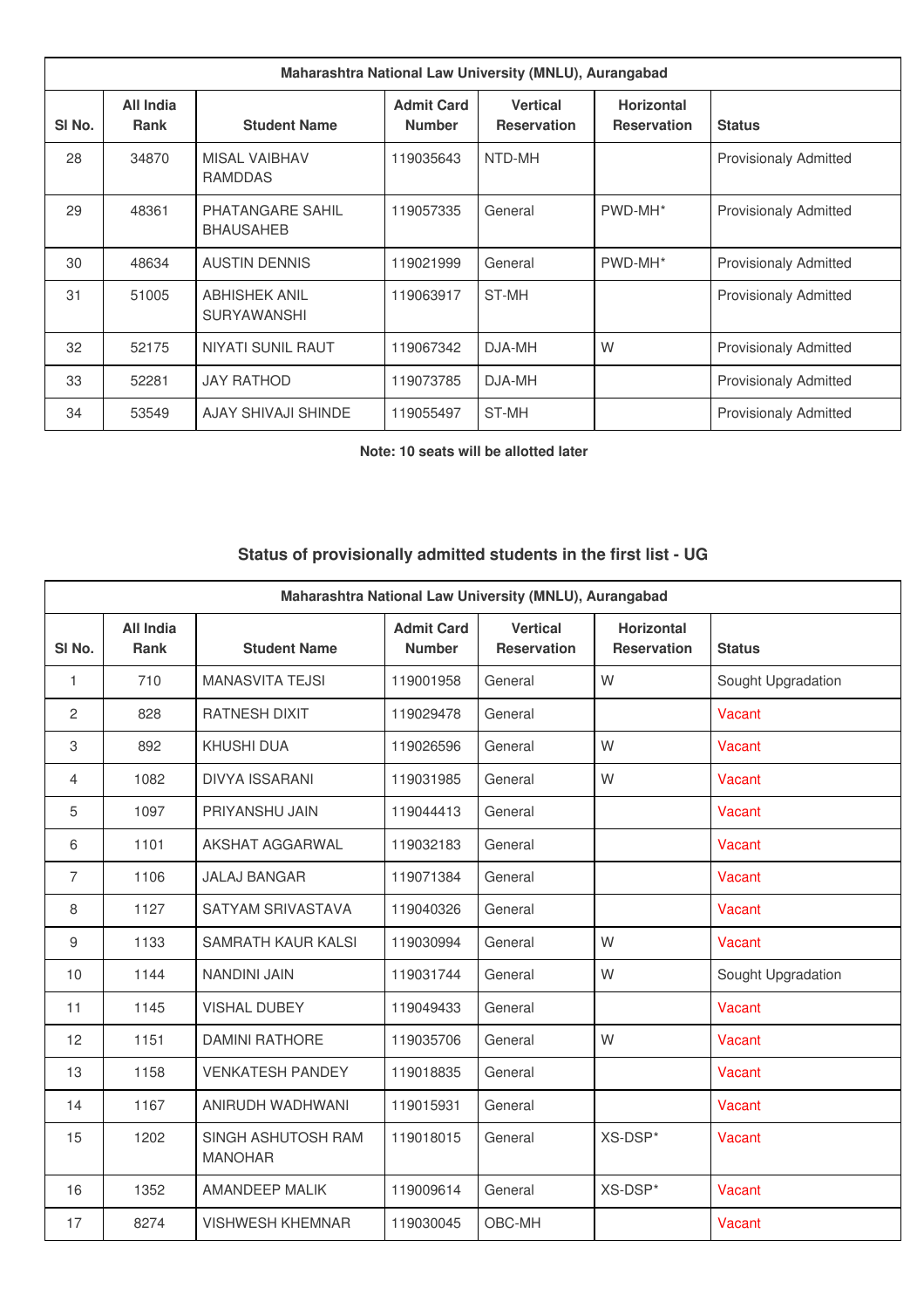| Maharashtra National Law University (MNLU), Aurangabad |                                 |                                               |                                    |                                       |                                         |                              |
|--------------------------------------------------------|---------------------------------|-----------------------------------------------|------------------------------------|---------------------------------------|-----------------------------------------|------------------------------|
| SI No.                                                 | <b>All India</b><br><b>Rank</b> | <b>Student Name</b>                           | <b>Admit Card</b><br><b>Number</b> | <b>Vertical</b><br><b>Reservation</b> | <b>Horizontal</b><br><b>Reservation</b> | <b>Status</b>                |
| 18                                                     | 8803                            | <b>SAKSHI SANJAY</b><br><b>DUSHING</b>        | 119020457                          | OBC-MH                                | W                                       | Vacant                       |
| 19                                                     | 10701                           | MUNGLE SHUBHAM DILIP                          | 119027053                          | OBC-MH                                |                                         | Sought Upgradation           |
| 20                                                     | 11418                           | SANSKRUTI AJAY PATIL                          | 119017467                          | OBC-MH                                | W                                       | Sought Upgradation           |
| 21                                                     | 11906                           | <b>DHATRAK ROHAN</b><br><b>GANESH</b>         | 119002383                          | OBC-MH                                |                                         | Sought Upgradation           |
| 22                                                     | 12156                           | <b>WARAD SARANG SUNIL</b>                     | 119016721                          | OBC-MH                                |                                         | Sought Upgradation           |
| 23                                                     | 12224                           | <b>ESHITA AGRAWAL</b>                         | 119068055                          | OBC-MH                                | W                                       | Vacant                       |
| 24                                                     | 12389                           | <b>AVANTIKA SATISH</b><br>KHARADE             | 119010789                          | OBC-MH                                | W                                       | <b>Provisionaly Admitted</b> |
| 25                                                     | 14128                           | <b>SARVESH GIRISH</b><br><b>NIMBULKAR</b>     | 119026901                          | OBC-MH                                |                                         | Vacant                       |
| 26                                                     | 14219                           | <b>JINDE SAMBODHI</b><br><b>RAVINDRA</b>      | 119036315                          | SC-MH                                 | W                                       | Vacant                       |
| 27                                                     | 14459                           | <b>SAWANT ANIKET</b><br>RAJENDRAKUMAR         | 119034559                          | SC-MH                                 |                                         | <b>Provisionaly Admitted</b> |
| 28                                                     | 14493                           | <b>JADHAV ANUSHKA</b><br><b>ROHAN</b>         | 119015772                          | SC-MH                                 | W                                       | <b>Provisionaly Admitted</b> |
| 29                                                     | 14693                           | DAHIBAWKAR RUJOOLA<br><b>TUSHAR</b>           | 119017820                          | OBC-MH                                | W                                       | Vacant                       |
| 30                                                     | 14773                           | SAVNIE SHERKAR                                | 119033622                          | OBC-MH                                | W                                       | Vacant                       |
| 31                                                     | 15093                           | KEKAN PRERNA SHIVAJI                          | 119037920                          | NTD-MH                                | W                                       | Vacant                       |
| 32                                                     | 15945                           | BUTT MOHAMMED ZAHID<br><b>FARID UR REHMAN</b> | 119023546                          | General                               | PWD-MH*                                 | <b>Provisionaly Admitted</b> |
| 33                                                     | 16047                           | KALYANI RAJENDRA<br><b>PAUNIKAR</b>           | 119017716                          | SBC-MH                                | W                                       | Vacant                       |
| 34                                                     | 16351                           | SONARIKAR RUCHITA<br>PRAKASH                  | 119012554                          | SC-MH                                 | W                                       | Vacant                       |
| 35                                                     | 19815                           | POTE KIRAN<br><b>SHANKESHWAR</b>              | 119030304                          | SC-MH                                 | W, XS-DSP                               | Vacant                       |
| 36                                                     | 19871                           | <b>TANVI PAZARE</b>                           | 119005525                          | SC-MH                                 | W                                       | Vacant                       |
| 37                                                     | 19895                           | RAGADE<br>HARSHAVARDHAN<br><b>RAOSAHEB</b>    | 119046316                          | SC-MH                                 |                                         | Vacant                       |
| 38                                                     | 20104                           | SAFALYA BARSAGADE                             | 119032982                          | SC-MH                                 |                                         | Vacant                       |
| 39                                                     | 20903                           | SHIVANI LAXMAN<br>THOMBARE                    | 119048832                          | NTC-MH                                | W                                       | Vacant                       |
| 40                                                     | 21608                           | KHOJARE MANVA<br>RAVINDRASINGH                | 119051917                          | NTB-MH                                | W                                       | Vacant                       |
| 41                                                     | 23780                           | MUSTAFA CHITALWALA                            | 119074505                          | General                               | PWD-MH*                                 | Vacant                       |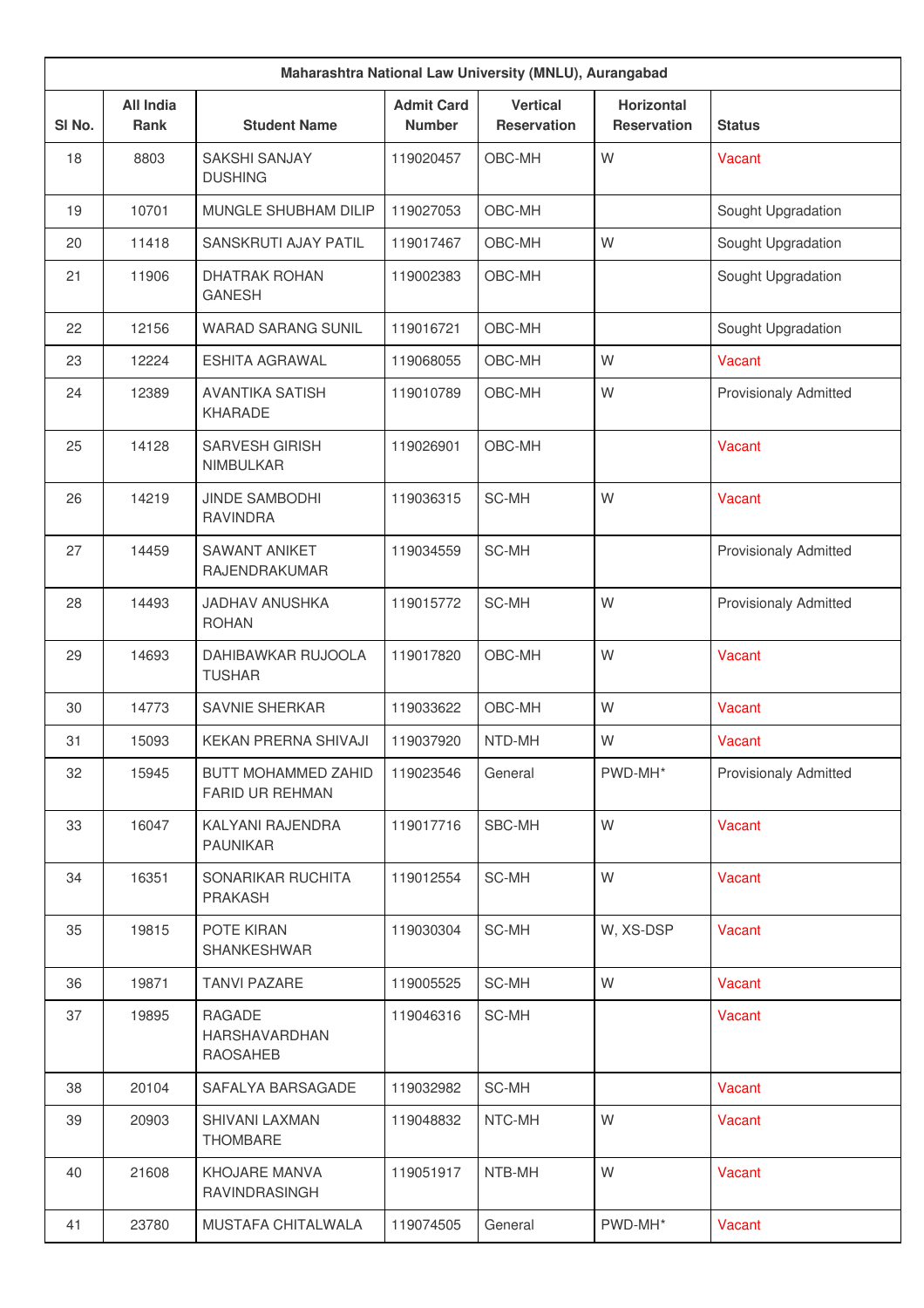| Maharashtra National Law University (MNLU), Aurangabad |                                 |                                                         |                                    |                                       |                                         |                              |
|--------------------------------------------------------|---------------------------------|---------------------------------------------------------|------------------------------------|---------------------------------------|-----------------------------------------|------------------------------|
| SI <sub>No.</sub>                                      | <b>All India</b><br><b>Rank</b> | <b>Student Name</b>                                     | <b>Admit Card</b><br><b>Number</b> | <b>Vertical</b><br><b>Reservation</b> | <b>Horizontal</b><br><b>Reservation</b> | <b>Status</b>                |
| 42                                                     | 27867                           | <b>VAISHNAVI TUSHAR</b><br><b>BHADANGE</b>              | 119070942                          | DJA-MH                                | W                                       | Vacant                       |
| 43                                                     | 32421                           | <b>JOSHI SUMEDH</b><br><b>SWANAND</b>                   | 119036309                          | General                               | PWD-MH*                                 | Vacant                       |
| 44                                                     | 36272                           | <b>HIMANSHU SAHU</b>                                    | 119018551                          | SEBC-MH                               |                                         | Vacant                       |
| 45                                                     | 36749                           | ABHISHEK AJIT BADADE                                    | 119038646                          | NTC-MH                                |                                         | Vacant                       |
| 46                                                     | 37137                           | SHREYA GAIKWAD                                          | 119035501                          | DJA-MH                                | W                                       | Vacant                       |
| 47                                                     | 37972                           | PATIL OMKAR RAVINDRA                                    | 119049871                          | SEBC-MH                               |                                         | Vacant                       |
| 48                                                     | 39151                           | <b>GIRISH GOVARDHAN</b><br><b>GAME</b>                  | 119000051                          | SEBC-MH                               |                                         | Vacant                       |
| 49                                                     | 41201                           | <b>ADITYA PRAFULLA</b><br>VASAVE                        | 119061886                          | ST-MH                                 |                                         | Sought Upgradation           |
| 50                                                     | 42133                           | MORE MANSI BAPURAO                                      | 119041340                          | ST-MH                                 | W                                       | Vacant                       |
| 51                                                     | 42969                           | SURYAKIRAN MAHADEV<br><b>JOGDAND</b>                    | 119009944                          | SEBC-MH                               |                                         | <b>Provisionaly Admitted</b> |
| 52                                                     | 44300                           | ANIRUDH JAYANTKUMAR<br>KULKARNI                         | 119006925                          | SEBC-MH                               |                                         | Vacant                       |
| 53                                                     | 45801                           | PAWAR HARSHA<br><b>SANTOSH</b>                          | 119035711                          | SEBC-MH                               | W                                       | Vacant                       |
| 54                                                     | 46235                           | MOHITE DARSHANA<br><b>DAULAT</b>                        | 119039521                          | SEBC-MH                               | W                                       | <b>Vacant</b>                |
| 55                                                     | 46906                           | <b>SHAIKH MASEERA</b><br>PARVIN MOHD<br><b>ASHFAQUE</b> | 119009133                          | ST-MH                                 | W                                       | <b>Provisionaly Admitted</b> |
| 56                                                     | 46928                           | <b>BHAVYA PARTAITY</b>                                  | 119025192                          | ST-MH                                 | W                                       | Vacant                       |
| 57                                                     | 47842                           | SHITAL SANTOSH KARLE                                    | 119034617                          | NTB-MH                                | W                                       | <b>Provisionaly Admitted</b> |
| 58                                                     | 53813                           | <b>WAIGAONKAR NILESH</b><br><b>SATISH</b>               | 119068587                          | SEBC-MH                               |                                         | <b>Provisionaly Admitted</b> |
| 59                                                     | 54134                           | <b>GAPAT VIRAJ ARJUN</b>                                | 119072193                          | SEBC-MH                               |                                         | <b>Provisionaly Admitted</b> |
| 60                                                     | 56092                           | KHAN MOHAMMAD AMAN<br><b>ALAM</b>                       | 119057954                          | SEBC-MH                               |                                         | Vacant                       |

*Note : \* indicates that the seat is allotted based on that horizontal reservation*

## **Vertical**

- General General
- SC-MH Scheduled Caste of Maharashtra
- ST-MH Scheduled Tribe of Maharashtra
- DJA-MH Denotified Jatis (A) of Maharashtra
- NTB-MH Nomadic Tribes (B) of Maharashtra
- NTC-MH Nomadic Tribes (C) of Maharashtra
- NTD-MH Nomadic Tribes (D) of Maharashtra
- SBC-MH Special BC of Maharastra
- OBC-MH Other Backward Class of Maharashtra